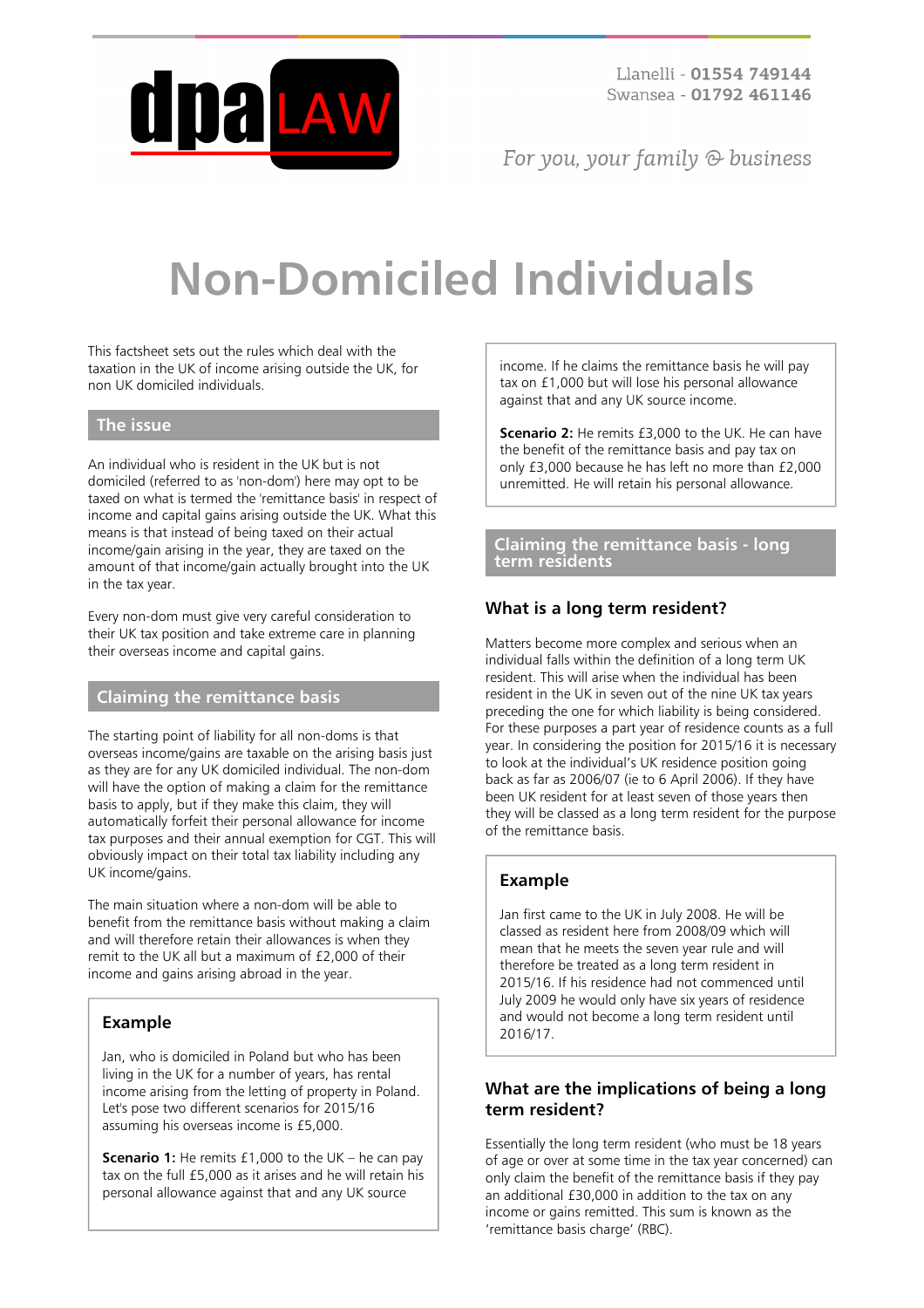The rules surrounding this charge are complex but the 'bare bones' are as follows:

- the charge effectively represents tax on unremitted income or gains
- the non-dom nominates specific income/gains to represent this charge
- the sums nominated cannot then be charged to UK tax even if they are subsequently remitted to the UK in a later year
- the nominated income/gains are deemed to be remitted only after all other unremitted income/gains have come into the UK
- tax on the sums nominated may be eligible for relief under a double tax agreement (DTA).

The RBC is not avoided where there is a failure to nominate specific income/gains and such failure may result in duplicate or higher taxation in future years.

#### **Example**

Let us assume that Jan is a long term resident. He can only secure the remittance basis for 2015/16 if he pays the RBC. Clearly it would be nonsensical for him to pay that charge to avoid tax on say £4,000 of income which was unremitted. He will therefore not elect for the remittance basis and will pay UK tax on the full £5,000 of income arising in Poland. If that income has been subject to tax in Poland he may be entitled to set any Polish tax against his UK liability.

## **Example**

Sergio is a very wealthy Spaniard who has been living in the UK for seven years. He is a higher rate UK tax payer. In 2015/16 he has income of £150,000 arising in Spain and also makes a capital gain of £300,000 on the sale of a Spanish property. He remits none of this to the UK in 2015/16.

He claims the remittance basis and obviously has no liability on remitted income because there is none. He will have to pay the RBC of £30,000 and must nominate income or gains to represent this sum. He could nominate £107,143 of the capital gain which, taxed at 28%, would represent a liability of £30,000.

That would satisfy the RBC and would mean that £107,143 of the gains would not be taxed if it is subsequently remitted. It would also mean, subject to the terms of the UK / Spanish DTA, that he may be eligible for relief in respect of any Spanish tax on this sum.

#### **Higher RBC charges for some**

Where an individual has been resident in the UK for 12 out of the previous 14 years, the RBC increases to £60,000. Some individuals may decide that the increased RBC is too high a price to pay for the favourable remittance basis.

## **Example**

If Sergio (from the previous example) has been living in the UK for say 15 years then given the same circumstances he may decide that £60,000 is too high a price to pay.

If he did decide to claim the remittance basis there is still no liability on remitted income because there is none. He would have to pay the increased RBC of £60,000 and must nominate income or gains to represent this sum. He could nominate £214,286 of the capital gain which, taxed at 28%, would represent a liability of £60,000.

That would satisfy the RBC and would mean that £214,286 of the gains would not be taxed if it is subsequently remitted. It would also mean, subject to the terms of the UK / Spanish DTA, that he may be eligible for relief in respect of any Spanish tax on this sum.

In addition from 2015/16 a new charge of £90,000 has been introduced for people who have been UK resident for 17 of the last 20 years.

## **What is a remittance?**

HMRC take the view that whatever method an individual uses to bring income or gains into the UK it may be treated as a remittance. The rules are very detailed and it is only possible here to give a brief outline.

#### **Relevant person**

Essentially a remittance can be caught if it is for the benefit of any person who, in relation to the taxpayer (ie the non-dom with overseas income/gains), is within the definition of a relevant person. That list includes:

- the taxpayer
- their spouse or civil partner
- a partner with whom they are living as a spouse or civil partner
- any child or grandchild under 18 years of age
- a close company in which any relevant person is a shareholder
- a trust in which any relevant person is a beneficiary.

#### **Basic concept of a remittance**

Two conditions must be in place for a remittance to arise. Firstly property, money, or consideration for a service, must be brought into the UK for the benefit of a relevant person and secondly, the funds for that property etc must be derived directly or indirectly from the overseas income and gains. These rules are much wider than the old rules. Some examples will help to explain the scope.